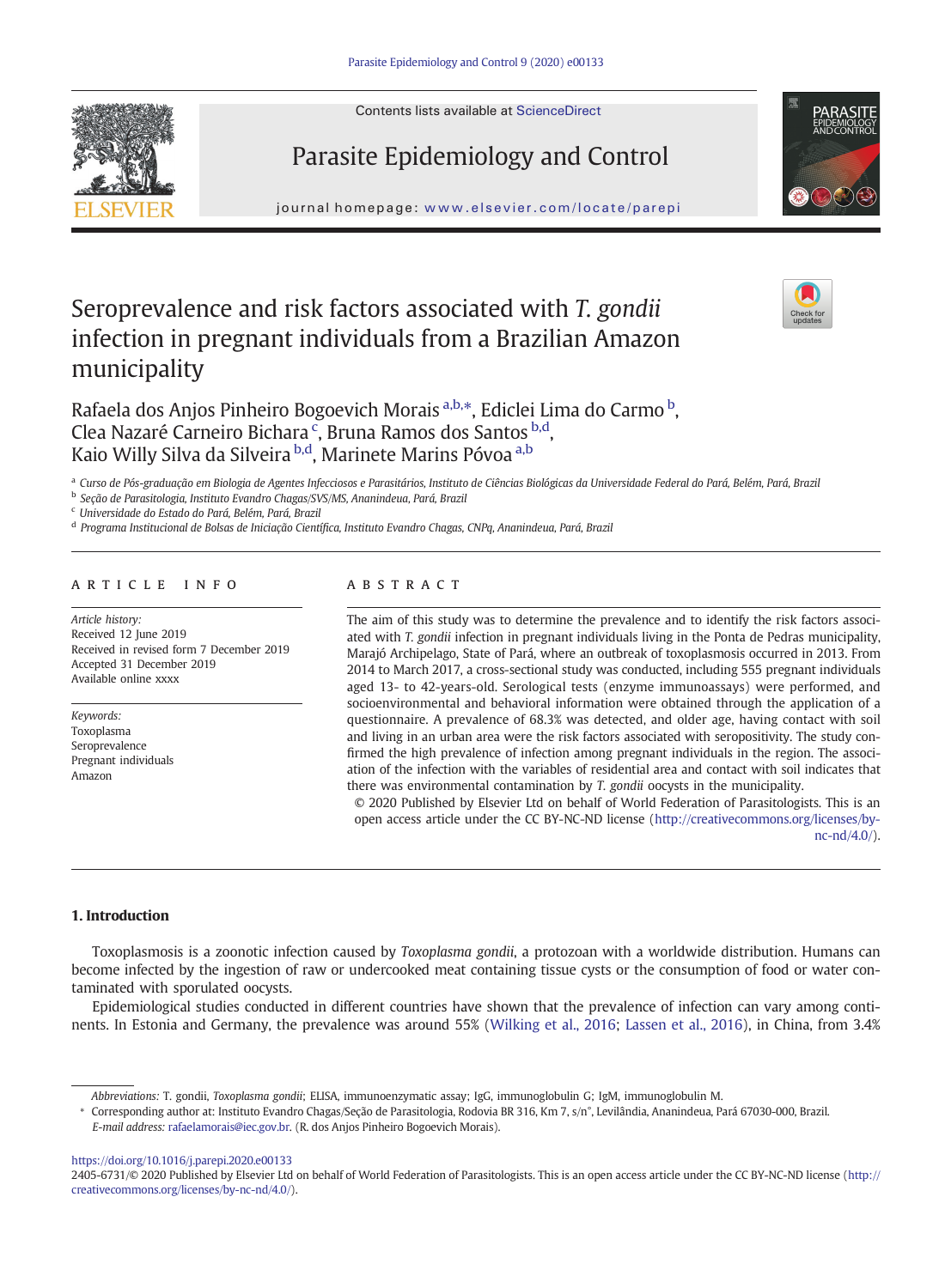<span id="page-1-0"></span>to 17.5% ([Pan et al., 2017\)](#page-6-0), in the United States of America, it was around 11.4% ([Jones et al., 2018](#page-6-0)), while in Brazil, is high, ranging from 52.6% to 72.3% [\(Costa et al., 2018](#page-6-0); [Prestes-Carneiro et al., 2013\)](#page-6-0).

In general, toxoplasmosis is asymptomatic or presents moderate symptoms with a benign evolution that are self-limiting. Severe manifestations are mainly common in immunocompromised individuals, newborns with a congenital infection or immunocompetent individuals infected with an atypical parasite and/or virulent strains [\(Demar et al., 2012](#page-6-0)).

Congenital transmission occurs when tachyzoites from the maternal circulation infect the fetus, which can lead to abortion or severe ocular or neurological lesions that are manifested at birth or throughout the individual's life. [Dubey et al. \(2012\)](#page-6-0) [\(Dubey](#page-6-0) [et al., 2012\)](#page-6-0) reported that in Brazil, approximately 35% of the children affected by congenital toxoplasmosis presented neurological problems, including hydrocephalus, microcephaly, mental retardation and ocular lesions.

The incidence of congenital toxoplasmosis varies from 0.5 to 3.4 cases per 1000 live births in some regions of Europe and South America, respectively [\(Torgerson and Mastroiacovo, 2013\)](#page-7-0). In Brazil, investigations based on neonatal screening performed in some states, such as Mato Grosso do Sul, Pará and Rondônia, have shown that this rate ranges from 0.2 to 2 cases per 1000 neonates [\(Bichara et al., 2012;](#page-6-0) [Neto et al., 2010](#page-6-0)).

Considering the clinical importance of congenital toxoplasmosis, determining the serological profile of pregnant individuals and the factors that may be related to the occurrence of cases is important for defining strategies for the prevention and control of gestational/congenital toxoplasmosis.

In 2013, an outbreak of toxoplasmosis was reported in the Ponta de Pedras municipality in Brazilian Amazon, which included 90 individuals aging from 11 months to 64 years old, infection on pregnant individuals and ocular and multivisceral toxoplasmosis were not detected. The toxoplasmosis cases were associated to the ingestion of açaí (Euterpe oleracea) juice, widely consumed in the region ([Morais et al., 2017\)](#page-6-0). The epidemiological surveillance of toxoplasmosis was proposed due to the risk of infection and the possibility of the circulation of virulent strains in the region. Other outbreaks have been reported in Brazil ([Silva et al., 2019;](#page-7-0) [Almeida et al., 2011\)](#page-6-0) and also in northern Brazil ([da Saúde, 2011](#page-6-0); [Carmo et al., 2010](#page-6-0)) and in Amazon region ([Demar et al., 2007](#page-6-0)), reinforcing the concern with the circulation of virulent lineages in the region, as there are reports of persistence of symptoms, severe manifestations and death.

Thus, the present study is an epidemiological study conducted following the outbreak and aimed to determine the seroprevalence and to identify the risk factors associated with T. gondii infection in study participants.



Fig. 1. Map of the Ponta de Pedras municipality, State of Pará, Brazil.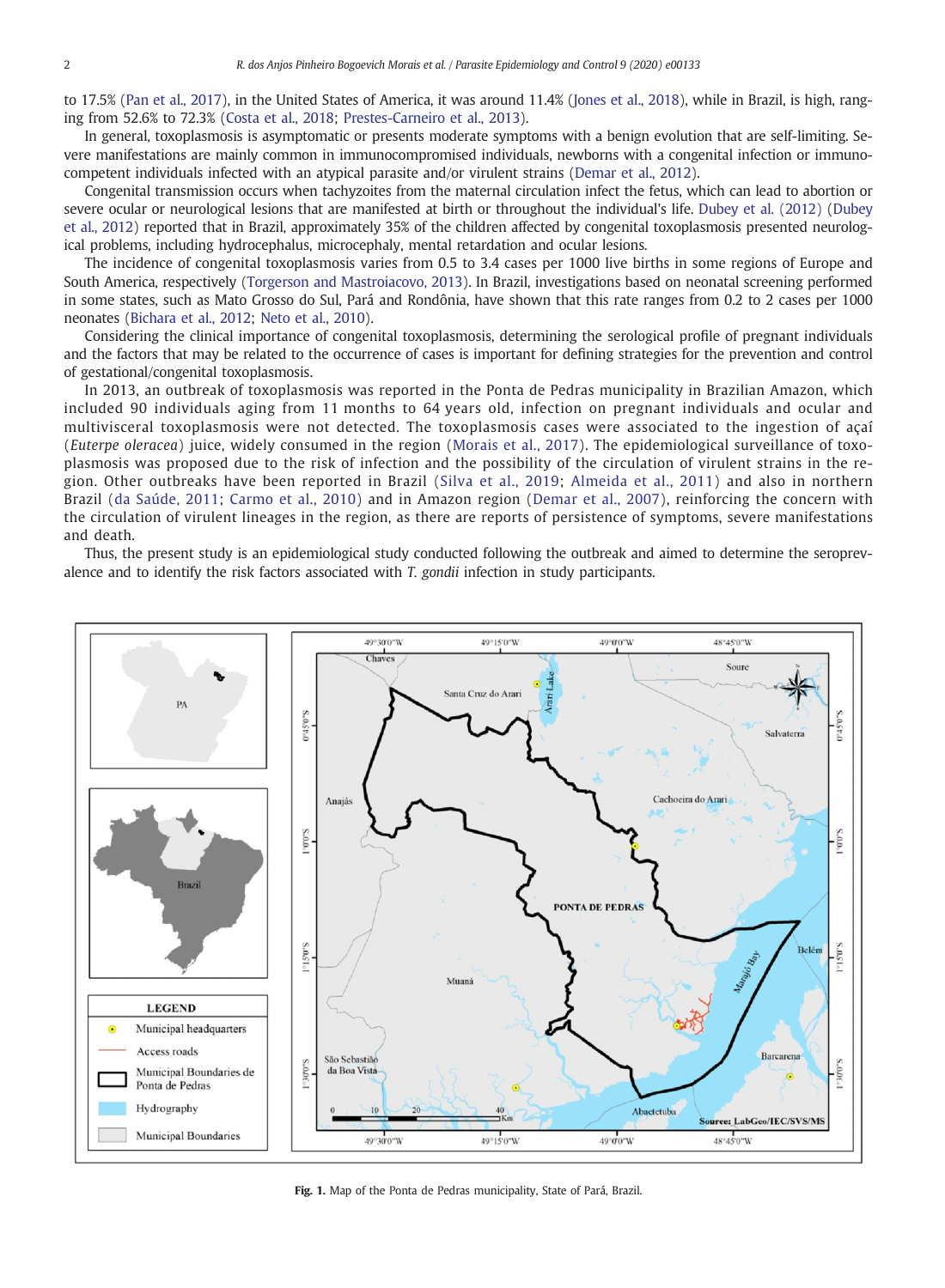### <span id="page-2-0"></span>2. Methods

This study was approved by the Ethics Committee of the Evandro Chagas Institute on August 26, 2014 (CAAE 1630514.3.0000.0019/No. 764.785). The sample collection and technical procedures were only initiated after the adult participants had signed an informed consent form and for the children group their parents or guardians signed, in accordance with the Brazilian regulations.

### 2.1. Study area

The study was carried out in the Ponta de Pedras municipality (01°23″42′S, 48°52″18′W), located in the Marajó Archipelago, State of Pará, Brazilian Amazon [\(Fig. 1\)](#page-1-0). The municipality has an area of 3,365,148 km<sup>2</sup>, and its territory is divided into areas of lowland and solid ground. The climate is generally hot and humid, with an average annual temperature of 27 °C and an average rainfall of 3000 mm per year. The estimated residential population is 25,999 inhabitants, 49% living in an urban area, and only 20% of the population has adequate sanitation and sewage conditions [\(Instituto Brasileiro de Geogra](#page-6-0)fia e Estatística, 2010; [Lima et al.,](#page-6-0) [2017](#page-6-0)).

### 2.2. Study design and samples

Considering the number of pregnant individuals seen at the Prenatal Care Program of the Ponta de Pedras municipality (300/ year), seroprevalence of 65% [\(Ferreira et al., 2009](#page-6-0)), the adopting of a confidence level of 95%, margin of error of 5% and a nonadherence to the study of 10%, a minimum sample of 157 pregnant individuals was calculated by the program Epi Info version 7.2.2.1-Centers for Disease Control and Prevention (CDC).

From August 2014 to March 2017, a cross-sectional study was conducted, including 555 pregnant individuals seen at the Prenatal Care Program at any gestational period. Approximately 5 mL of venous blood was collected from each pregnant individual. Serum aliquots were obtained by centrifugation and stored at −20 °C until the serological tests were performed.

### 2.3. Questionnaire

The pregnant individuals answered a structured epidemiological questionnaire covering categorical variables as the place of residence, the type of water consumed, the consumption of raw/undercooked meat, the consumption of fruits and vegetables, contact with soil (occupational activity with land handling, cultivating home garden, cleaning yard), contact with animals, age group, gestational age and prior knowledge on toxoplasmosis transmission (consumption of raw or undercooked meat, consumption of raw vegetables or contaminated water, contact with materials potentially contaminated with cat feces).

### 2.4. Serological analysis

Serum samples were tested for anti-T. gondii IgG and IgM antibodies by indirect and immunocapture immunoenzymatic assay (ELISA) (Symbiosis Diagnóstica Ltda., Leme, Brazil), respectively, following the procedures and by calculating the cut-off point according to the manufacturer's recommendations. In addition to the positive and negative controls available in the kit, laboratory reference controls were included.

### 2.5. Statistical analysis

To evaluate the prevalence and risk factors associated with T. gondii seropositivity, descriptive and inferential statistical methods were used. To identify the risk factors, a bivariate analysis (chi-square test) was initially used. The variables that had a p-value < 0.2000 in the bivariate analysis were selected for analysis with a multivariate logistic regression model. The logistic regression was performed with the stepwise forward method and the factors that had showed association with the dependent variable (positive for anti-T. gondii IgG antibodies) were identified during the succession of steps. The data were analyzed with two statistical programs, BioEstat program version 5.3 and Epi Info version 7.2.2.1.

#### Table 1

Serological profile for anti-T gondii IgG and IgM antibodies in 555 pregnant individuals seen at the Prenatal Care Program of the Ponta de Pedras municipality, Pará, Brazil, from August 2014 to March 2017.

| Serological profile                                         | AF  | RF(%) | 95% CI        |
|-------------------------------------------------------------|-----|-------|---------------|
| IgG positive/IgM negative (chronically infected)            | 374 | 67.4  | 63.4-71.2     |
| IgG negative/IgM negative (seronegative)                    | 176 | 31.7  | $28.0 - 35.7$ |
| IgG positive/IgM positive (possible acute/recent infection) | 05  | 0.9   | $0.39 - 2.1$  |
| Total                                                       | 555 | 100   | -             |

AF: absolute frequency; RF: relative frequency; CI: confidence interval.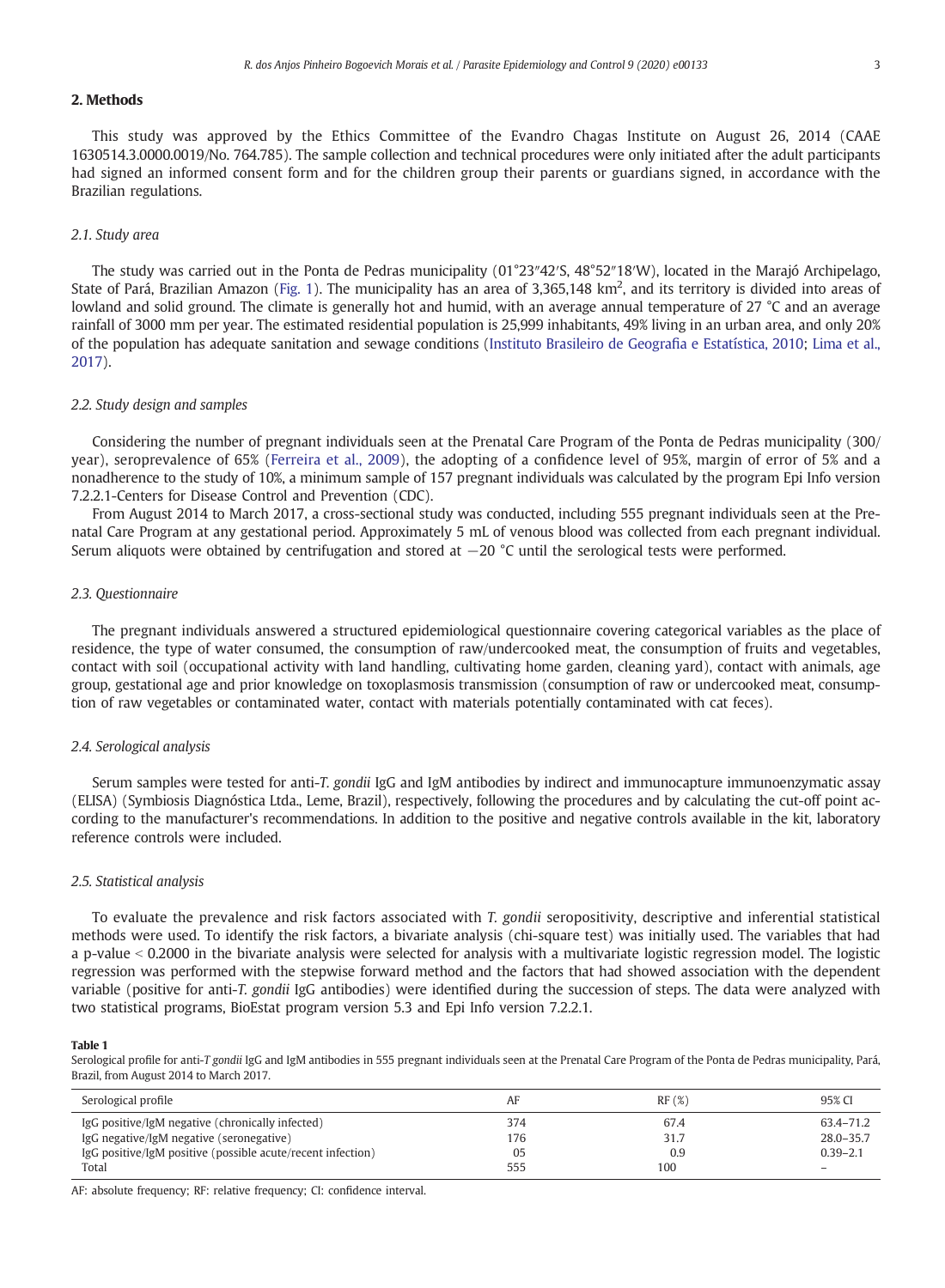### <span id="page-3-0"></span>Table 2

Bivariate analysis between the studied variables and anti-T. gondii IgG seropositivity of pregnant individuals seen at the Prenatal Care Program of the municipality of Ponta de Pedras, Pará, Brazil, from August 2014 to March 2017.

| Variables                                     | $\mathbf N$ | IgG positive | $\%$         | OR (CI 95%)     | p-Value  |
|-----------------------------------------------|-------------|--------------|--------------|-----------------|----------|
| Residential area                              |             |              |              |                 |          |
| Urban                                         | 364         | 258          | 70.9         | $1.4(1.0-2.0)$  | 0.0864   |
| Rural                                         | 191         | 121          | 63.4         |                 |          |
| Lived in a riverside area                     |             |              |              |                 |          |
| Yes                                           | 147         | 97           | 66.0         | $0.8(0.6-1.3)$  | 0.5511   |
| No                                            | 408         | 282          | 69.1         |                 |          |
| Age group                                     |             |              |              |                 |          |
| $13 - 20$                                     | 248         | 146          | 58.9         | Ref.            | < 0.0001 |
| $21 - 30$                                     | 242         | 180          | 74.4         | $2.0(1.4-3.0)$  |          |
| >30                                           | 65          | 53           | 81.5         | $3.1(1.6-6.1)$  |          |
| Gestational age                               |             |              |              |                 |          |
| 1° trimester                                  | 295         | 204          | 69.2         | Ref.            | 0.6324   |
| 2° trimester                                  | 226         | 150          | 66.4         | $0.88(0.6-1.3)$ |          |
| 3° trimester<br>Consumed well water           | 34          | 25           | 73.5         | $1.2(0.5-2.8)$  |          |
| Yes                                           | 141         | 95           | 67.4         | $0.9(0.6-1.4)$  | 0.8691   |
| No                                            | 414         | 284          | 68.6         |                 |          |
| Consumed river water                          |             |              |              |                 |          |
| Yes                                           | 93          | 57           | 61.3         | $0.7(0.4-1.1)$  | 0.1423   |
| No                                            | 462         | 322          | 69.7         |                 |          |
| Drank filtered or boiled water                |             |              |              |                 |          |
| Yes                                           | 184         | 127          | 69.0         | $1.0(0.7-1.5)$  | 0.8901   |
| No                                            | 366         | 249          | 68.0         |                 |          |
| <b>NR</b>                                     | 5           | 3            | 60.0         |                 |          |
| Consumed raw/undercooked meat                 |             |              |              |                 |          |
| Yes                                           | 166         | 107          | 64.5         | $0.8(0.5-1.1)$  | 0.2432   |
| No                                            | 389         | 272          | 69.9         |                 |          |
| Consumed hunted meat                          |             |              |              |                 |          |
| Yes                                           | 317         | 219          | 69.1         | $1.1(0.7-1.5)$  | 0.7730   |
| No                                            | 228         | 154          | 67.5         |                 |          |
| NR                                            | 10          | 6            | 60           |                 |          |
| Washed fruits/vegetables                      |             |              |              |                 |          |
| Yes                                           | 496         | 338          | 68.1         | $0.8(0.3-2.1)$  | 0.7963   |
| No                                            | 19          | 14           | 73.7         |                 |          |
| <b>NR</b>                                     | 40          | 27           | 67.5         |                 |          |
| Consumed açaí juice                           |             |              |              |                 |          |
| Yes                                           | 542         | 371          | 68.4         | $1.3(0.4-4.2)$  | 0.8199   |
| No                                            | 13          | 8            | 61.5         |                 |          |
| Consumed fruit pulp<br>Yes                    | 494         | 335          | 67.8         | $0.7(0.3-1.6)$  | 0.5155   |
| No                                            | 32          | 24           | 75.0         |                 |          |
| <b>NR</b>                                     | 29          | 20           | 69.0         |                 |          |
| Cats in the house                             |             |              |              |                 |          |
| Yes                                           | 224         | 159          | 71.0         | $1.2(0.8-1.8)$  | 0.3035   |
| No                                            | 331         | 220          | 66.5         |                 |          |
| Contact with cats                             |             |              |              |                 |          |
| Yes                                           | 326         | 226          | 69.3         | $1.1(0.8-1.6)$  | 0.5936   |
| No                                            | 229         | 153          | 66.8         |                 |          |
| Dogs with free access to street               |             |              |              |                 |          |
| Yes                                           | 289         | 205          | 70.9         | $1.3(0.9-1.9)$  | 0.1265   |
| No                                            | 250         | 161          | 64.4         |                 |          |
| NR                                            | 16          | 13           | 81.2         |                 |          |
| Soil contact                                  |             |              |              |                 |          |
| Yes                                           | 201         | 149          | 74.1         | $1.5(1.1-2.3)$  | 0.0329   |
| No                                            | 354         | 230          | 60.7         |                 |          |
| Gets into the forest/woods                    |             |              |              |                 |          |
| Yes                                           | 223         | 157          | 70.4         | $1.3(0.9-1.8)$  | 0.2690   |
| No                                            | 280         | 183          | 65.4         |                 |          |
| NR                                            | 52          | 39           | 75           |                 |          |
| Prior knowledge on toxoplasmosis transmission |             |              |              |                 |          |
| Yes                                           | 78          | 59           | 75.6         | $1.5(0.8-2.5)$  | 0.2196   |
| No<br>NR                                      | 449<br>28   | 305<br>15    | 67.9<br>53.6 |                 |          |
|                                               |             |              |              |                 |          |

n: number; OR: odds ratio; CI: confidence interval; Ref.: reference; NR: no response.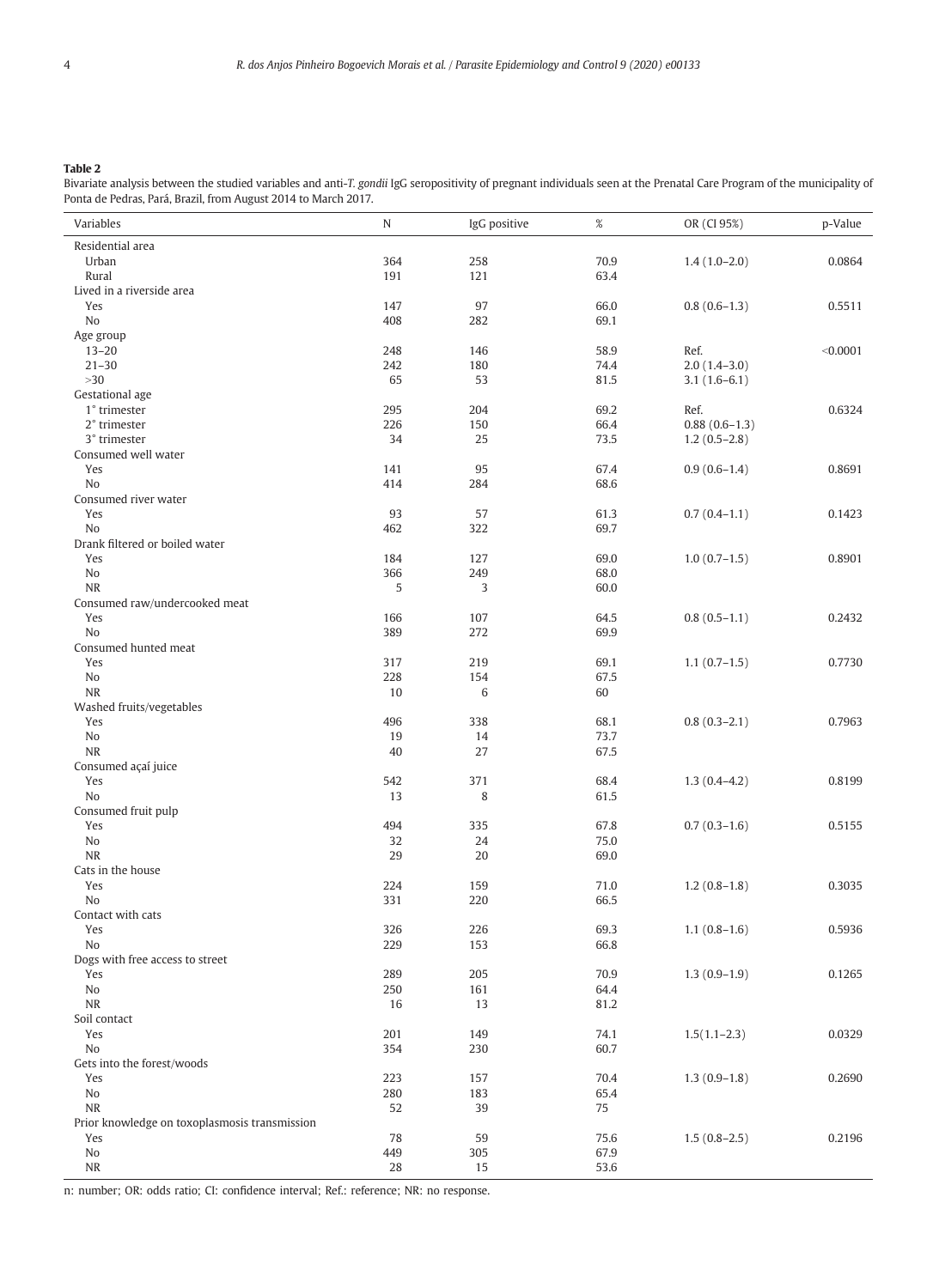### 3. Results

The age range of the 555 studied pregnant individuals was 13 to 42 years, with a mean age of 22.6  $\pm$  6.0 years. Regarding the serological analysis, 374 pregnant individuals were chronically infected, 176 seronegative, and 5 presented a profile suggestive of an acute/recent infection [\(Table 1\)](#page-2-0).

Of the latter group, three were in the first gestational trimester, and two were in the second gestational trimester, and all were referred to the referral hospital located in the municipality of Belém. IgG antibodies were detected in 379 pregnant individuals, resulting in a prevalence of 68.3% (379/555; 95% CI: 64.4–72.2%).

The majority of the pregnant individuals were aged between 13- and 20-years-old (44.7%, 248/555), living in an urban area (65.6%, 364/555), and had no prior knowledge about toxoplasmosis transmission (85.2%, 449/527). In regard to the gestational period, 295 (53.2%) of the pregnant individuals were in the first trimester, 226 (40.7%) were in the second trimester and 34 (6.1%) were in the third trimester.

In the bivariate analysis, a statistically significant difference was observed in IgG seroprevalence by age group ( $p < 0.0001$ ) as well as by whether the individual reported contact with soil. The estimated seroprevalence for each age group showed that 58.9% (146/248) of the pregnant individuals aged 13 to 20 years and 81.5% (53/65) over 30 years had already been exposed to T. gondii. This group of pregnant individuals had higher odds to be seropositive than the ones aged 13 to 20 years (OR: 3.1; 95% CI: 1.6–6.1), and those who had soil contact in relation to those who did not (OR: 1.5; 95% CI: 1.0–2.3) [\(Table 2](#page-3-0)).

In the multivariate analysis, the association of the seroprevalence of T. gondii infection was analyzed with respect to the variables age, residential area, consumed river water, dogs with access to the street and contact with soil. The final logistic regression model identified older age (p < 0.0001), urban residential area (p = 0.026) and reported contact with soil (p = 0.0085) as risk factors (Table 3).

### 4. Discussion

The prevalence of anti-T. gondii antibodies in pregnant individuals was 68.3%, a little lower to the ones already reported in Amazon region populations ([Bóia et al., 2008;](#page-6-0) [Silva et al., 2015\)](#page-6-0) and higher to those registered in pregnants from Salvador, State of Bahia (51%) [\(Avelar et al., 2017\)](#page-6-0), Divinópolis, Minas Gerais State (38%) ([Nascimento et al., 2017](#page-6-0)) and Lages, Santa Catarina State (16%) [\(Quadros et al., 2015\)](#page-6-0).

The prevalence of toxoplasmosis in pregnant individuals is very variable, ranging from below 5% in China ([Deng et al., 2018](#page-6-0)) to above 80% in the Democratic Republic of Congo [\(Doudou et al., 2014\)](#page-6-0); in Brazil, [Dubey et al. \(2012\)](#page-6-0) [\(Dubey et al., 2012](#page-6-0)) showed that there was a range of 50% to 80%, according to the region of origin. This fact may be related to the cultural differences, population habits and climatic conditions of the regions. In the Amazon region, the hot and humid climate favors the sporulation and survival of oocysts that are easily disseminated in the environment [\(Carmo et al., 2016\)](#page-6-0).

It is very important to determine the baseline seroprevalence, since in the areas of high prevalence the chance of a seronegative individual acquiring an infection during pregnancy is very high ([Torgerson and Mastroiacovo, 2013](#page-7-0)). In this study, 31.7% of the pregnant individuals were seronegative (IgM and IgG nonreactive) and thus were at risk of acquiring an infection and transmitting it to the fetus.

In relation to trimester of gestation, 46.8% (260/555) were in the second and third trimesters of gestation. In Brazil, it is recommended that the serological test be performed at the beginning of gestation, and if a susceptibility profile is detected, the test must be performed again in the 2nd and 3rd gestational trimesters. These measures aim to diagnose and treat the infection without a long delay to minimize the risk of fetal infection. According to [Viellas et al. \(2014\),](#page-7-0) 77.4% of pregnant individuals in the northern region of Brazil started prenatal care at <13 weeks of gestation (first trimester); thus, the Ponta de Pedras municipality is not in line with the regional average and urgently needs to improve the health care of pregnant individuals.

As for the risk factors, T. gondii infection was associated with age ( $p < 0.0001$ ), as two age ranges, 21 to 30 and >30 years of age, had the highest percentage of seropositive pregnant individuals, 74.4% and 81.5%, respectively. Age is related to a greater chance of acquiring the infection due to exposure. The same association was observed in studies conducted in Salvador (Bahia state, Brazil) ([Avelar et al., 2017](#page-6-0)), Fortaleza (Ceará state, Brazil) [\(Sroka et al., 2010\)](#page-7-0) and Umuarama (Paraná state, Brazil) ([Caetano et al., 2017\)](#page-6-0). In Amazonas and Tocantins states (Brazil), although age was not a factor associated with T. gondii infection, a seropositivity increase was observed as the age increased [\(Rocha et al., 2015;](#page-6-0) [Vitaliano et al., 2015](#page-7-0)).

In the studied municipality, the percentage of seronegative pregnant individuals (31.7%, 176/555) is worrisome, especially combined with the fact that 80.9% of the patients reported a lack of prior knowledge about toxoplasmosis transmission

### Table 3

Final multiple logistic regression model between the studied variables and anti-T. gondii IgG seropositivity of pregnant individuals seen at the prenatal care program of the Ponta de Pedras municipality, Pará, Brazil, from August 2014 to March 2017.

| Variables                 | OR  | CI 95%      | p-Value  |
|---------------------------|-----|-------------|----------|
| Age $(≥21 \text{ years})$ | 2.2 | 1.5–3.2     | < 0.0001 |
| Urban residential area    | 1.5 | $1.1 - 2.7$ | 0.0260   |
| Contact with soil         | 1.7 | $1.1 - 2.5$ | 0.0085   |

OR: odds ratio; CI: confidence interval.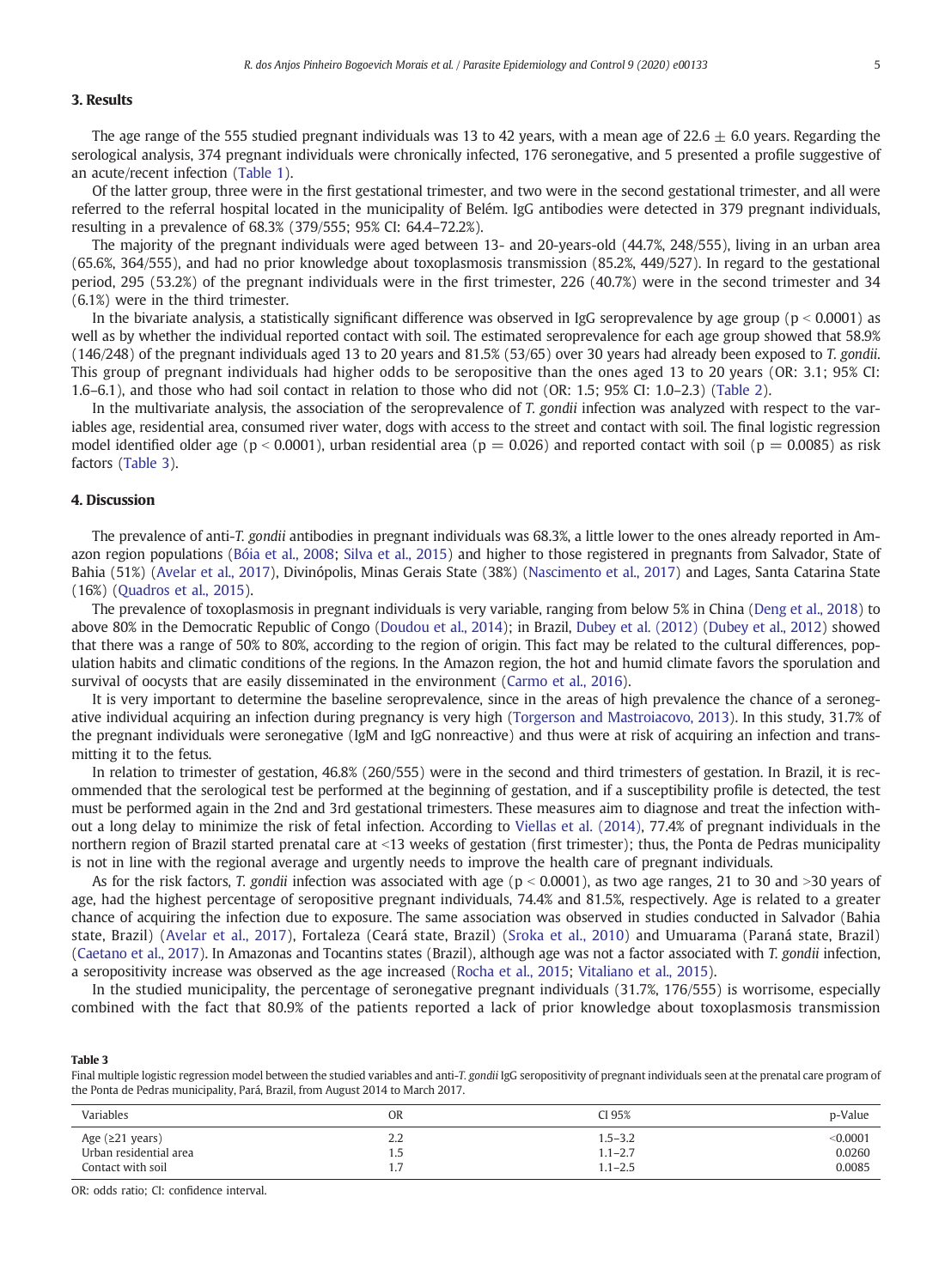mechanisms, highlighting the importance of education in the prevention of maternal infection and thus reducing exposure to risk factors [\(Lopes-Mori et al., 2011](#page-6-0)).

The statistical analysis results indicated the association of infection with soil contact and living in urban areas. In Burkina Faso and Sri Lanka, an association of infection with living in urban areas was also observed, which was justified by the urbanization process of developing countries associated with poverty, overpopulation, unsanitary conditions and inadequate water supply system ([Bamba et al., 2017](#page-6-0); [Iddawela et al., 2017](#page-6-0)). However, in other Brazilian areas, it has been observed that residing in rural areas is a risk factor for T. gondii infection, suggesting that low socioeconomic status, difficulty in accessing health services, high exposure and little knowledge about disease transmission result in a high prevalence ([Avelar et al., 2017](#page-6-0); [Lopes-Mori et al., 2013\)](#page-6-0). A further association was found between being seropositive and having contact with soil, which demonstrates that there is a contamination of the municipality soil by oocysts of T. gondii, which are released by felines.

Although no association between presence of cats and infection was detected, the frequency of this animal in urban area can support the association of infection and living in an urban area. In Brazil, this association was found in Paraná state [\(Caetano et al.,](#page-6-0) [2017\)](#page-6-0) but not in Ilhéus (Bahia state) [\(Costa et al., 2018](#page-6-0)). [Canatto et al. \(2012\)](#page-6-0) ([Canatto et al., 2012\)](#page-6-0) and [Hanmer et al. \(2017\)](#page-6-0) [\(Hanmer et al., 2017](#page-6-0)) had showed that the density of domestic cats is higher in urban areas and consequently the level of T. gondii oocyst contamination is also higher.

In this present study, transmission proves to be caused mainly by oocysts, which reveals the high dispersion of this infective form in the municipality. This is consistent with the previous outbreak in with the source of infection was açaí juice. Studies conducted in Haiti (Caribbean) and Chile (South America) had showed that environmental conditions can favor the spread of oocysts and ingestion in the first years of life ([Demar, 2001](#page-6-0); [Munoz-Zanzi and Campbell, 2016\)](#page-6-0).

It is important to note that residing in riverside communities was not associated with  $T$ , gondii infection. In these locations, persistent rain, especially in the months from December to May, cause river flooding, which makes it difficult to raise animals in the peridomicile, including domestic cats, and dilutes environmental contamination, reducing the probability of contamination by oocysts of this area ([Vitaliano et al., 2015](#page-7-0)). On the other hand, the annual cycle of flooding and drought in the region can promote the dispersion of oocysts released by domestic or wild cats directly into the flow of the river water.

Although untreated water consumption was not an associated risk factor, river contamination with T. gondii oocysts is a possibility, as it was already described in studies involving aquatic mammals in the region ([Santos et al., 2011](#page-6-0)). Another important fact is that the possibility of reinfection by sylvatic strains has already been suggested [\(Elbez-Rubinstein et al., 2009](#page-6-0)), which shows the need for the implementation of primary prevention measures, including among pregnant individuals who have been infected previously.

Studies on different sentinel species such as chicken, wild boar, wild cervids and shellfish have been conducted in different countries ([Marangi et al., 2015;](#page-6-0) [Witkowski et al., 2015\)](#page-7-0). In the Brazilian Amazon, studies with poultry and synanthropic wild animals, especially small rodents, as well as water and food collected within the forest (such as açaí) could provide important information regarding environmental contamination and circulating strains in the region, since the risk factors identified in this study indicate that there is environmental contamination with oocysts, which probably use the same route of infection in humans and animals.

### 5. Conclusions

High seropositivity for T. gondii infection was observed in pregnant individuals from the Ponta de Pedras municipality, and the associated risk factors were older age, living in an urban area and having soil contact. These results demonstrate the need for the screening and monitoring of pregnant individuals in the studied municipality for T. gondii infection to prevent gestational/congenital toxoplasmosis.

### Acknowledgements

We gratefully acknowledge all the individuals who participated in this study. We are also indebted to Rodrigo Marinho and Wanda Costa for their technical assistance and Secretaria Municipal de Saúde de Ponta de Pedras for logistical support during fieldwork.

### Declaration of competing interest

None.

### Funding

This work was supported by the Instituto Evandro Chagas/ Ministério da Saúde. This study was financed in part by the Coordenação de Aperfeiçoamento de Pessoal de Nível Superior - Brasil (CAPES) - Finance Code 001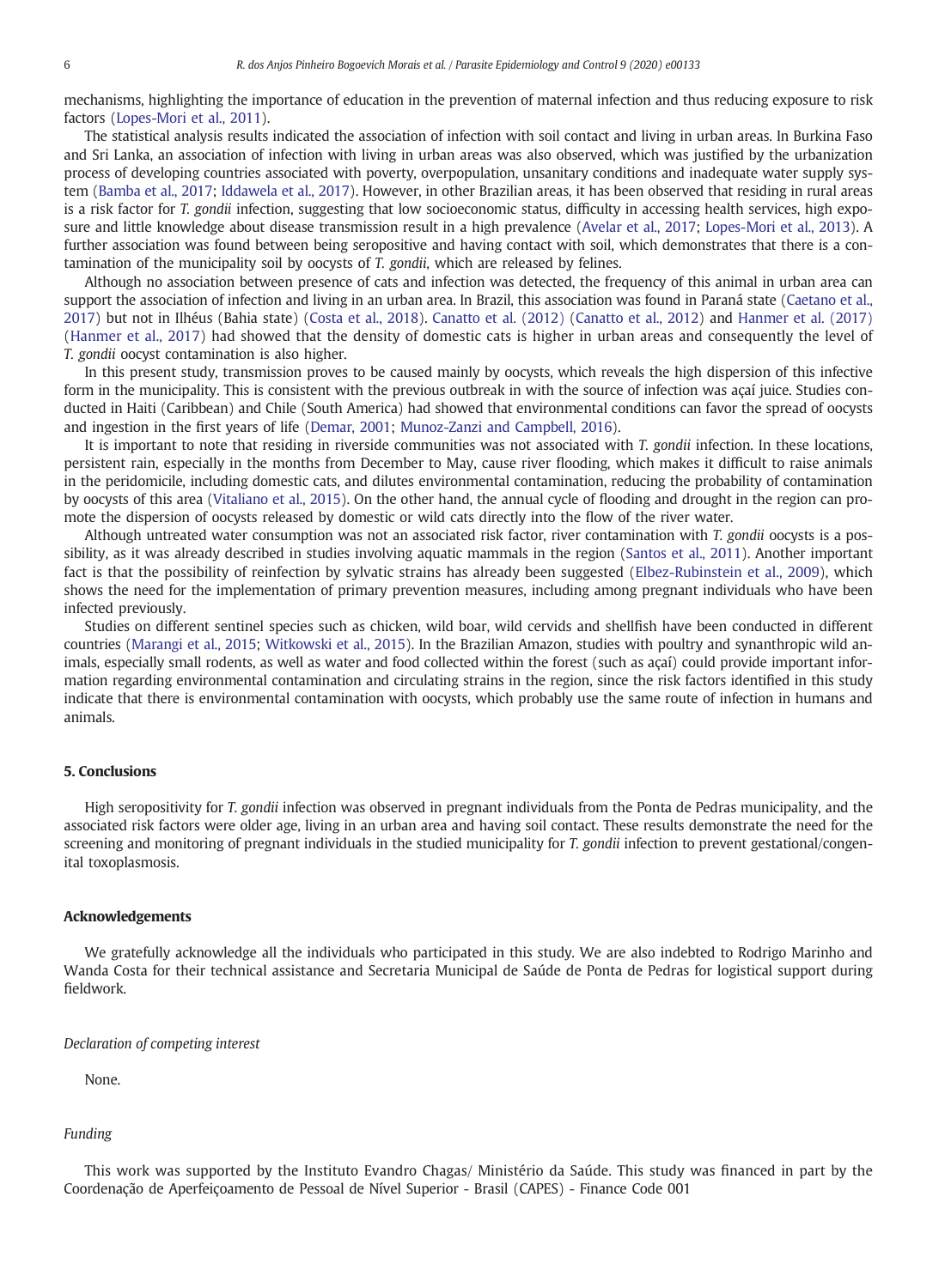### <span id="page-6-0"></span>References

- Almeida, M.J., Oliveira, L.H.H., Freire, R.L., Navarro, I.T., 2011. Socio-political aspects of toxoplasmosis epidemic in Santa Isabel do Ivaí, Paraná State, Brazil. Ciência e saúde coletiva 16, 1363–1373. <https://doi.org/10.1590/S1413-81232011000700071>.
- Avelar, M.V., Martinez, V.O., Moura, D.L., Barros, I.A., Primo, A., Duarte, A.O., et al., 2017. Association between seroprevalence of IgG anti-Toxoplasma gondii and risk factors for infection among pregnant individuals in Climério de Oliveira Maternity, Salvador, Bahia, Brazil. Revista do Instituto de Medicina Tropical de São Paulo 59, e90. <https://doi.org/10.1590/s1678-9946201759090>.
- Bamba, S., Cissé, M., Sangaré, I., Zida, A., Ouattara, S., Guiguemdé, R.T., 2017. Seroprevalence and risk factors of Toxoplasma gondii infection in pregnant individuals from Bobo Dioulasso, Burkina Faso. BMC Infectious Diseases 17 (1), 1–6. <https://doi.org/10.1186/s12879-017-2583-6>.
- Bichara, C.N.C., Canto, G.A.C., Tostes, C.L., Freitas, J.J.S., Carmo, E.L., Póvoa, M.M., et al., 2012. Incidence of congenital toxoplasmosis in the city of Belém, state of Pará, northern Brazil, determined by a neonatal screening program: preliminary results. Rev. Soc. Bras. Med. Trop. 45 (1), 122–124. [https://doi.org/10.1590/s0037-](https://doi.org/10.1590/s0037-86822012000100024) [86822012000100024.](https://doi.org/10.1590/s0037-86822012000100024)
- Bóia, M.N., Carvalho-Costa, F.A., Sodré, F.C., Pinto, G.M.T., Amendoeira, M.R.R., 2008. Seroprevalence of Toxoplasma gondii infection among indian people living in Iauareté, São Gabriel da Cachoeira, Amazonas, Brazil. Rev. Inst. Med. Trop. Sao Paulo 50 (1), 17–20. <https://doi.org/10.1590/S0036-46652008000100004>.
- Brasil. Ministério da Saúde, 2011. [Relatório Final sobre a investigação do surto de toxoplasmose em Rondônia, Brasil. Ministério da Saúde, Brasília, p. 2011.](http://refhub.elsevier.com/S2405-6731(20)30002-7/rf0030)
- Caetano, I.C.D.S., Freire, R.L., Gonçalves, D.D., Dias Neto, J.G., Matumoto, F.H., Merlini, L.S., et al., 2017. Toxoplasmosis seroepidemiology in pregnant individuals in a city in the Northwest region of the Paraná State, Brazil. Medicina Veterinária (UFRPE) 11 (2), 102. <https://doi.org/10.26605/medvet-n2-1738>.
- Canatto, B.D., Silva, E.A., Bernardi, F., Mendes, M.C.N.C., Paranhos, N.T., Dias, R.A., 2012. Caracterização demográfica das populações de cães e gatos supervisionados do município de São Paulo. Arquivo Brasileiro de Medicina Veterinária e Zootecnia 64 (6), 1515–1523. [https://doi.org/10.1590/S0102-09352012000600017.](https://doi.org/10.1590/S0102-09352012000600017)
- Carmo, E.L., Póvoa, M.M., Monteiro, N.S., Marinho, R.R., Nascimento, J.M., Freitas, S.N., et al., 2010. Surto de toxoplasmose humana no Distrito de Monte Dourado, município de Almeirim, Estado do Pará, Brasil. Revista PanAmazônica de Saúde 1 (1), 61–66. [http://scielo.iec.gov.br/pdf/rpas/v1n1/en\\_v1n1a09.pdf.](http://scielo.iec.gov.br/pdf/rpas/v1n1/en_v1n1a09.pdf)
- Carmo, E.L., Morais, R.A.P.B., Oliveira, A.S., Figueredo, J.E., Figueredo, M.C., Silva, A.V., et al., 2016. Soroepidemiologia da infecção pelo Toxoplasma gondii no Município de Novo Repartimento, Estado do Pará, Brasil. Revista PanAmazônica de Saúde 7 (4), 79–87. <https://doi.org/10.5123/s2176-62232016000400010>.
- Costa, G.B., Oliveira, M.C., Gadelha, S.R., Albuquerque, G.R., Teixeira, M., Raiol, M.R.S., et al., 2018. Infectious diseases during pregnancy in Brazil: Seroprevalence and risk factors. Journal of Infection in Developing Countries 12 (8), 657–665. [https://doi.org/10.3855/JIDC.9492.](https://doi.org/10.3855/JIDC.9492)
- Demar, M., 2001. Exposition a Toxoplasma gondii [et risque de foetopathie toxoplasmique. Med. Trop. 61, 6](http://refhub.elsevier.com/S2405-6731(20)30002-7/rf0060).
- Demar, M., Ajzenberg, D., Maubon, D., Djossou, F., Panchoe, D., Punwasi, W., et al., 2007. Fatal outbreak of human toxoplasmosis along the Maroni River: epidemiological, clinical, and parasitological aspects. Clinical Infectious Diseases, 1 45 (7), e88–e95. [https://doi.org/10.1086/521246.](https://doi.org/10.1086/521246)
- Demar, M., Hommel, D., Djossou, F., Peneau, C., Boukhari, R., Louvel, D., et al., 2012. Acute toxoplasmosis in immunocompetent patients hospitalized in an intensive care unit in French Guiana. Clin. Microbiol. Infect. 18 (7), 221–231. [https://doi.org/10.1111/j.1469-0691.2011.03648.x.](https://doi.org/10.1111/j.1469-0691.2011.03648.x)
- Deng, H., Devleesschauwer, B., Liu, M., Li, J., Wu, Y., van der Giessen, J., et al., 2018. Seroprevalence of Toxoplasma gondii in pregnant individuals and livestock in the mainland of China: a systematic review and hierarchical meta-analysis. Sci. Rep. 8 (1), 6218. [https://doi.org/10.1038/s41598-018-24361-8.](https://doi.org/10.1038/s41598-018-24361-8)
- Doudou, Y., Renaud, P., Coralie, L., Jacqueline, F., Hypolite, S., Hypolite, M., et al., 2014. Toxoplasmosis among pregnant individuals: high seroprevalence and risk factors in Kinshasa, Democratic Republic of Congo. Asian Pacific journal of tropical biomedicine 4 (1), 69–74. [https://doi.org/10.1016/S2221-1691\(14\)60211-2.](https://doi.org/10.1016/S2221-1691(14)60211-2)
- Dubey, J., Lago, E., Gennari, S., Su, C., Jones, J., 2012. Toxoplasmosis in humans and animals in Brazil: high prevalence, high burden of disease, and epidemiology. Parasitology 139 (11), 1375–1424. [https://doi.org/10.1017/S003118201200076.](https://doi.org/10.1017/S003118201200076)
- Elbez-Rubinstein, A., Ajzenberg, D., Dardé, M., Cohen, R., Dumètre, A., Yera, H., et al., 2009. Congenital toxoplasmosis and reinfection during pregnancy: case report, strain characterization, experimental model of reinfection, and review. The Journal of Infectious Diseases 199 (2), 280-285. [https://doi.org/10.1086/595793.](https://doi.org/10.1086/595793)
- Ferreira, M.U., Hiramoto, R.M., Aureliano, D.P., Silva-Nunes, M.D., Silva, N.S., Malafronte, R.D., et al., 2009. A community-based survey of human toxoplasmosis in rural Amazonia: seroprevalence, seroconversion rate, and associated risk factors. The American Journal of Tropical Medicine and Hygiene 81 (1), 171–176. [https://doi.](https://doi.org/10.4269/ajtmh.2009.81.171) [org/10.4269/ajtmh.2009.81.171](https://doi.org/10.4269/ajtmh.2009.81.171).
- Hanmer, H.J., Thomas, R.L., Fellowes, M.D.E., 2017. Urbanisation influences range size of the domestic cat (Felis catus): consequences for conservation. Journal of Urban Ecology 3 (1), 1–11. [https://doi.org/10.1093/jue/jux014.](https://doi.org/10.1093/jue/jux014)
- Iddawela, D., Vithana, S., Ratnayake, C., 2017. Seroprevalence of toxoplasmosis and risk factors of Toxoplasma gondii infection among pregnant individuals in Sri Lanka: a cross sectional study. BMC Public Health 17 (1), 930. [https://doi.org/10.1186/s12889-017-4941-0.](https://doi.org/10.1186/s12889-017-4941-0)
- Instituto Brasileiro de Geografia e Estatística. IBGE, 2010. <https://cidades.ibge.gov.br/brasil/pa/ponta-de-pedras/panorama>, Accessed date: 13 March 2018.
- Jones, J.L., Kruszon-Moran, D., Elder, S., Rivera, H.N., Press, C., Montoya, J.G., McQuillan, G.M., 2018. Toxoplasma gondii infection in the United States, 2011–2014. Am. J. Trop. Med. Hyg. 98 (2), 551–557. [https://doi.org/10.4269/ajtmh.17-0677.](https://doi.org/10.4269/ajtmh.17-0677)
- Lassen, B., Janson, M., Viltrop, A., Neare, K., Hütt, P., Golovljova, I., et al., 2016. Serological evidence of exposure to globally relevant zoonotic parasites in the Estonian population. PLoS One 11 (10), e0164142. [https://doi.org/10.1371/journal.pone.0164142.](https://doi.org/10.1371/journal.pone.0164142)
- Lima, V.M., da Costa, S.M.F., Ribeiro, H., 2017. Uma contribuição da metodologia peir para o estudo de uma pequena cidade na Amazônia: Ponta de Pedras, Pará. Saude e Sociedade 26 (4), 1071–1086. [https://doi.org/10.1590/s0104-1290201717086.](https://doi.org/10.1590/s0104-1290201717086)
- Lopes-Mori, F.M.R., Mitsuka-Breganó, R., Capobiango, J.D., Inoue, I.T., Reiche, E.M.V., Morimoto, H.K., et al., 2011. Programas de controle da toxoplasmose congênita. Revista da Associação Médica Brasileira 57 (5), 594–599. [https://doi.org/10.1590/S0104-42302011000500021.](https://doi.org/10.1590/S0104-42302011000500021)
- Lopes-Mori, F.M.R., Mitsuka-Breganó, R., Bittencourt, L.H.F.B., Dias, R.C.F., Gonçalves, D.D., Capobiango, J.D., et al., 2013. Gestational toxoplasmosis in Paraná State, Brazil: prevalence of IgG antibodies and associated risk factors. Braz. J. Infect. Dis. 17 (4), 405–409. <https://doi.org/10.1016/j.bjid.2012.12.003>.
- Marangi, M., Giangaspero, A., Lacasella, V., Lonigro, A., Gasser, R.B., 2015. Multiplex PCR for the detection and quantification of zoonotic taxa of Giardia, Cryptosporidium and Toxoplasma in wastewater and mussels. Mol. Cell. Probes 29 (2), 122–125. <https://doi.org/10.1016/j.mcp.2015.01.001>.
- Morais, R.A.P.B., Freire, A.B.C., Barbosa, D.R.L., Silva, L.C.T., Pinheiro, A.F., Costa, S.S., et al., 2017. Surto de toxoplasmose aguda no Município de Ponta de Pedras, Arquipélago do Marajó, Estado do Pará, Brasil: características clínicas, laboratoriais e epidemiológicas. Revista Pan-Amazônica de Saúde 7 (esp), 143–152. [https://doi.org/10.5123/s2176-62232016000500016.](https://doi.org/10.5123/s2176-62232016000500016)
- Munoz-Zanzi, C., Campbell, C., 2016. Seroepidemiology of toxoplasmosis in rural and urban communities from Los Rios Region, Chile. Infection Ecology and Epidemiology 6, 1–9. [https://doi.org/10.3402/iee.v6.30597.](https://doi.org/10.3402/iee.v6.30597)
- Nascimento, T.L., Pacheco, C.M., Sousa, F.F., 2017. Prevalência de Toxoplasma gondii em gestantes atendidas pelo Sistema Único de Saúde. Ciência e Saúde 10 (2), 96–101. <https://doi.org/10.15448/1983-652X.2017.2.23297>.
- Neto, E.C., Amorim, F., Lago, E., 2010. [Estimation of the regional distribution of congenital toxoplasmosis in Brazil from the results of neonatal screening. Sci. Med. 20,](http://refhub.elsevier.com/S2405-6731(20)30002-7/rf0160) [64](http://refhub.elsevier.com/S2405-6731(20)30002-7/rf0160)–70.
- Pan, M., Lyu, C., Zhao, J., Shen, B., 2017. Sixty years (1957–2017) of research on toxoplasmosis in China-an overview. Front. Microbiol. 8, 1825. [https://doi.org/10.3389/](https://doi.org/10.3389/fmicb.2017.01825) [fmicb.2017.01825.](https://doi.org/10.3389/fmicb.2017.01825)
- Prestes-Carneiro, L.E., Rubinsky-Elefant, G., Ferreira, A.W., Araujo, P.R., Troiani, C., Zago, S.C., et al., 2013. Seroprevalence of toxoplasmosis, toxocariasis and cysticercosis in a rural settlement, São Paulo State, Brazil. Pathogens and global health 107 (2), 88–95. <https://doi.org/10.1179/2047773213Y.0000000079>.
- Quadros, R.M., Rocha, G.C., Romagna, G., Oliveira, J.P., Ribeiro, D.M., Marques, S.M.T., 2015. Toxoplasma gondii seropositivity and risk factors in pregnant individuals followed up by the Family Health Strategy. Rev. Soc. Bras. Med. Trop. 48 (3), 338–342. <https://doi.org/10.1590/0037-8682-0233-2014>.
- Rocha, E.M., Lopes, C.W.G., Ramos, R.A.N., Alves, L.C., 2015. Risk factors for Toxoplasma gondii infection among pregnant individuals from the State of Tocantins, Northern Brazil. Revista da Sociedade Brasileira de Medicina Tropical 48 (6), 773–775. <https://doi.org/10.1590/0037-8682-0074-2015>.
- Santos, P.S., Albuquerque, G.R., Silva, V.M.F., Martin, A.R., Marvulo, M.F.V., Souza, S.L.P., et al., 2011. Seroprevalence of Toxoplasma gondii in free-living Amazon River dolphins (Inia geoffrensis) from central Amazon, Brazil. Veterinary Parasitology 183 (1–2), 171–173. <https://doi.org/10.1016/j.vetpar.2011.06.007>.
- Silva, M.G., Vinaud, M.C., Castro, A.M., 2015. Prevalence of toxoplasmosis in pregnant individuals and vertical transmission of Toxoplasma gondii in patients from basic units of health from Gurupi, Tocantins, Brazil, from 2012 to 2014. PLoS One 10 (11), e0141700. [https://doi.org/10.1371/journal.pone.0141700.](https://doi.org/10.1371/journal.pone.0141700)